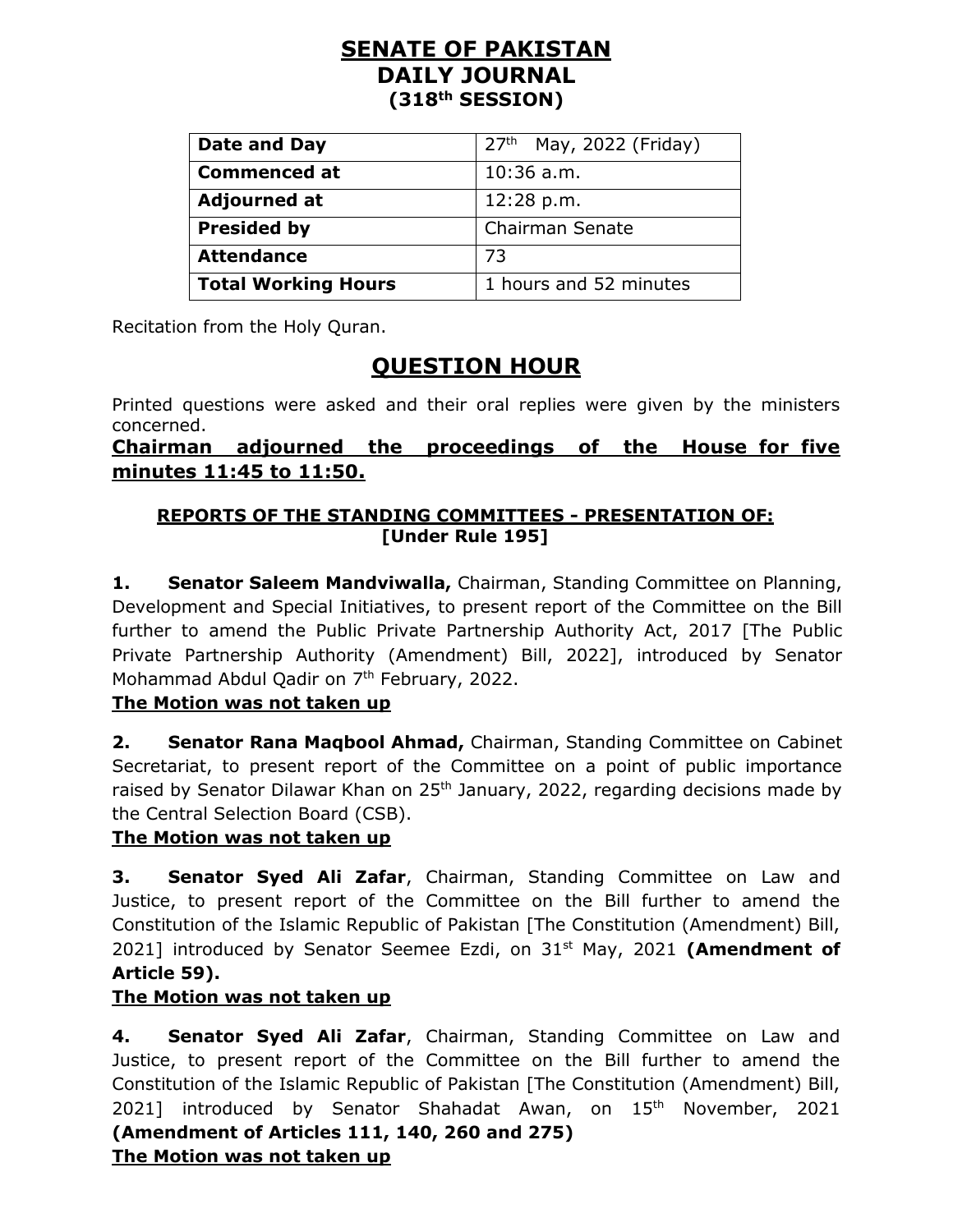**5. Senator Syed Ali Zafar**, Chairman, Standing Committee on Law and Justice, to present report of the Committee on the Bill further to amend the Constitution of the Islamic Republic of Pakistan [The Constitution (Amendment) Bill, 2022] introduced by Senator Farooq Hamid Naek, on  $17<sup>th</sup>$  January, 2022 **(Amendment of Articles 175A, 181, 182, 183, 184, 195, 196, 197 and 209). The Motion was not taken up**

**6. Senator Syed Ali Zafar**, Chairman, Standing Committee on Law and Justice, to present report of the Committee on a point of public importance raised by Senator Sardar Muhammad Shafiq Tareen on 27<sup>th</sup> December, 2021, regarding establishment of Income Tax Tribunal in Quetta, Balochistan.

### **The Motion was not taken up**

**7. Senator Mohsin Aziz,** Chairman, Standing Committee on Interior, to present report of the Committee on a calling attention notice moved by Senator Fawzia Arshad on 10th November, 2021, regarding non-development of Sector I-12 by CDA since its inception more than three decades.

## **The Motion was not taken up**

**8. Senator Mohsin Aziz,** Chairman, Standing Committee on Interior, to present report of the Committee on a motion under Rule 218 of the Rules of Procedure and Conduct of Business in the Senate, 2012, raised by Senator Kamran Murtaza on 17th January, 2022, regarding abysmal performance of CDA with respect to repair and maintenance of Government accommodations.

## **The Motion was not taken up**

**9. SENATOR MOHSIN AZIZ,** Chairman Standing committee on Interior, to present report of the Committee on the Bill further to amend the Price Control and Prevention of Profiteering and Hoarding Act, 1977 [ The Price Control and Prevention of Profiteering and Hoarding (Amendment) Bill, 2022], introduced by Senator Mohsin Aziz on 31st January, 2022.

## **The Motion was not taken up**

**10. Senator Mohsin Aziz,** Chairman, Standing Committee on Interior, to present report of the Committee on the Bill further to amend the Payment of Wages Act, 1936 [The Payment of Wages (Amendment) Bill, 2022], introduced by Senator Mohsin Aziz on 14<sup>th</sup> February, 2022.

## **The Motion was not taken up**

11. **Senator Mohsin Aziz,** Chairman, Standing Committee on Interior, to present report of the Committee on the Bill to provide for prevention of vagrancy and rehabilitation of vagrants in the Islamabad Capital Territory [The Prevention and Rehabilitation of Vagrants Bill, 2022] introduced by Senator Seemee Ezdi on 7th February,2022.

### **The Motion was not taken up**

**12. Senator Mohsin Aziz,** Chairman, Standing Committee on Interior, to present report of the Committee on a point of public importance raised by Senator Mushtaq Ahmed on 12th November, 2021, regarding NADRA offices in Upper and Lower Dir.

### **The Motion was not taken up**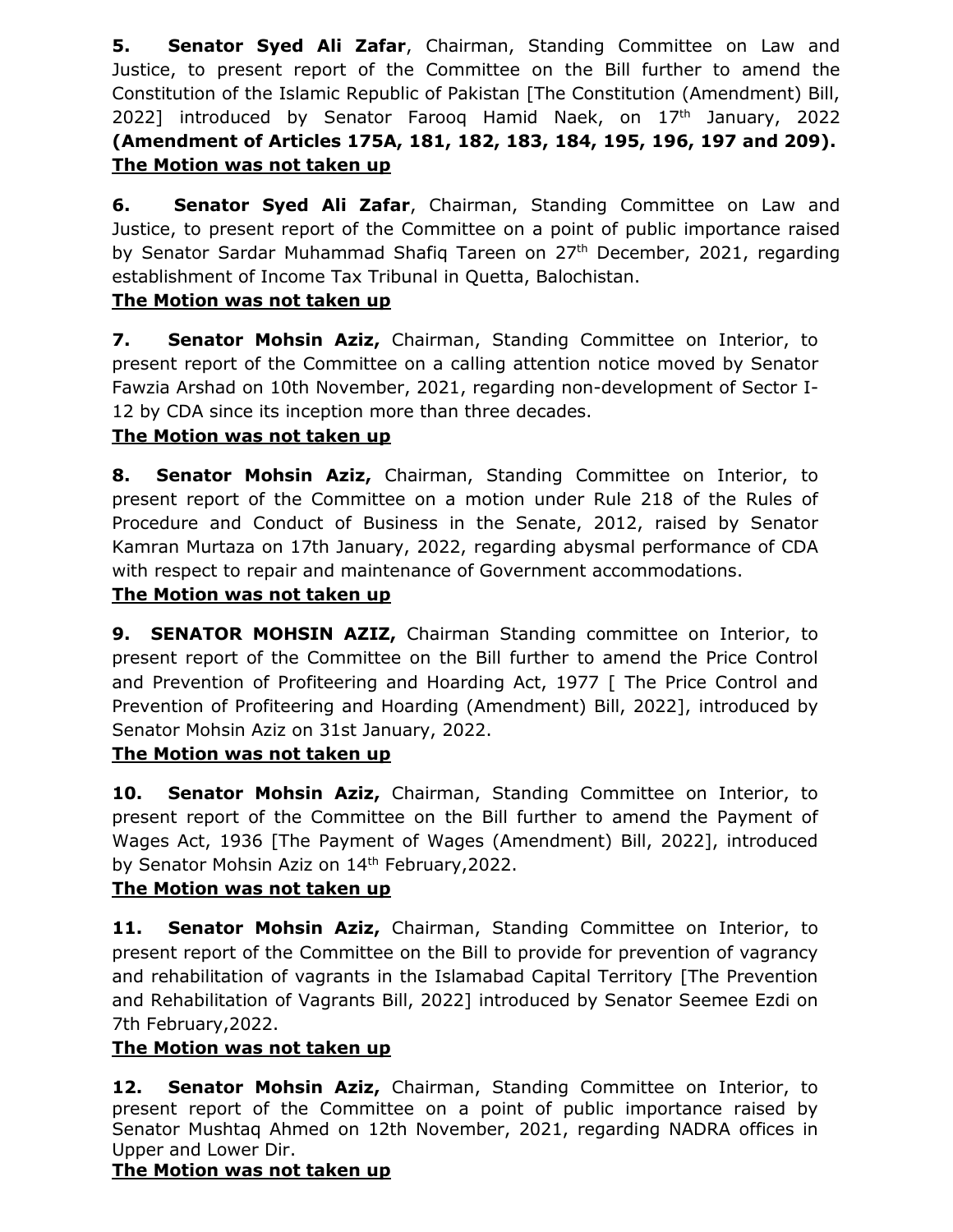**13. Senator Mohsin Aziz,** Chairman, Standing Committee on Interior, to present report of the Committee on the subject matter of Starred Question No.43 raised by Senator Dost Muhammad Khan on 29<sup>th</sup> December, 2021, regarding the casualties in South Waziristan due to landmines.

#### **The Motion was not taken up**

#### **MOTION [Under Rule 263]**

**1. Mr. Murtaza Javed Abbasi,** Minister for Parliamentary Affairs, moved under Rule 263 of the Rules of Procedure and Conduct of Business in the Senate, 2012, that the requirement of Rule 120 of the said Rules regarding notice period, be dispensed with in order to take into consideration the Bills at Order Nos. 17 to 20.

## **The Motion was put to the House and Adopted**

## **LEGISLATIVE BUSINESS**

**1. Mr. Murtaza Javed Abbasi,** Minister for Parliamentary Affairs, moved that the Bill further to amend the Elections Act, 2017 [The Elections (Amendment) Bill, 2022], as passed by the National Assembly, be taken into consideration.

**The Motion was put to the House which was not opposed by the Minister for Parliamentary Affairs. Thereafter, the House started second reading of the Bill i.e. clause by clause consideration.**

**2. Mr. Murtaza Javed Abbasi,** Minister for Parliamentary Affairs, moved that the Bill further to amend the Elections Act, 2017 [The Elections (Amendment) Bill, 2022], as passed by the National Assembly, be passed.

**The Motion was put to the House and the Bill was passed.**

**3. Senator Azam Nazeer Tarar,** Minister for Law and Justice, moved that the Bill further to amend the National Accountability Ordinance, 1999 [The National Accountability (Second Amendment) Bill, 2022], as passed by the National Assembly, be taken into consideration.

**The Motion was put to the House which was not opposed by the Minister for Parliamentary Affairs. Thereafter, the House started second reading of the Bill i.e. clause by clause consideration.**

**4. Senator Azam Nazeer Tarar,** Minister for Law and Justice, moved that the Bill further to amend the National Accountability Ordinance, 1999 [The National Accountability (Second Amendment) Bill, 2022], be passed.

**The Motion was put to the House and the Bill was passed.**

# **CALLING ATTENTION NOTICES**

**1. Senator Shaukat Fayaz Ahmed Tarin,** to draw attention of the Minister of Finance and Revenue towards current deteriorating economic condition of the country and the steps taken by the Government.

**The Calling Attention Notice was not taken up**